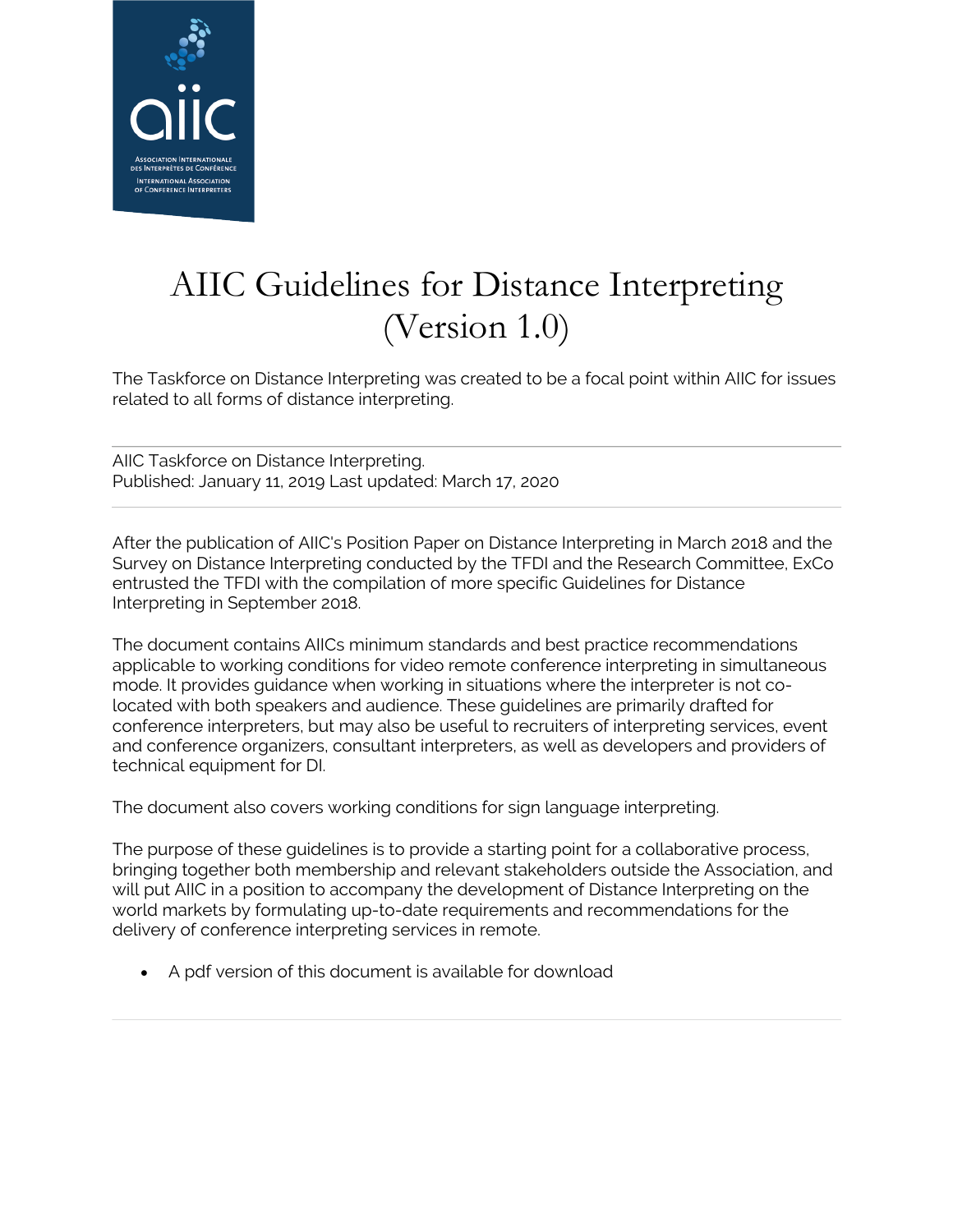

# *Introduction*

The following are AIICs minimum standards and best practice recommendations applicable to working conditions for video remote conference interpreting in simultaneous mode (also referred to as Remote Simultaneous Interpreting (RSI) or Distance Interpreting (DI)). (1)

This document provides guidance when working in situations where the interpreter is not co- located with both speakers and audience. DI implies delivering simultaneous interpreting services from a distant site, with the interpreters receiving, in addition to audio input, visual input from one or several video feeds displayed on one or more screens.

These guidelines are primarily drafted for conference interpreters and may also be useful to recruiters of interpreting services, event and conference organizers, consultant interpreters, as well as developers and providers of technical equipment for DI. This document also covers working conditions for sign language interpreting. In addition, a detailed description of the requirements for sign language interpreting is also available in the AIIC "Guidelines for positioning of sign language interpreters in conferences, including web-streaming" (https:// aiic.net/page/7821)

Note: This document does not cover interpreter-mediated events without the transmission of images of speakers and/or audience to the interpreter (such as telephone calls or audio conferences).

# *Location*

Simultaneous conference interpreting is a team effort. The interpreter must be able to work with their language team and other language teams seamlessly (e.g. communication, collaboration, turn-taking). In order to work together effectively, it is strongly recommended that all interpreters be in the same room or space (also referred to as a DI hub). Individual language teams/booths are required to be co-located in the same place in order to avoid added cognitive load. (2)

A DI hub allows for team members to collaborate in a single location, with a technician present. It is a controlled environment in which the hub and/or platform provider shall be responsible and liable for:

- Ensuring the quality and continuity of the data connection. (3)
- Safeguarding the confidentiality of all communications.
- Providing a private, soundproofed setting (ideally booths, as per ISO norm 2603 (permanent booth) or 4043 (mobile booth).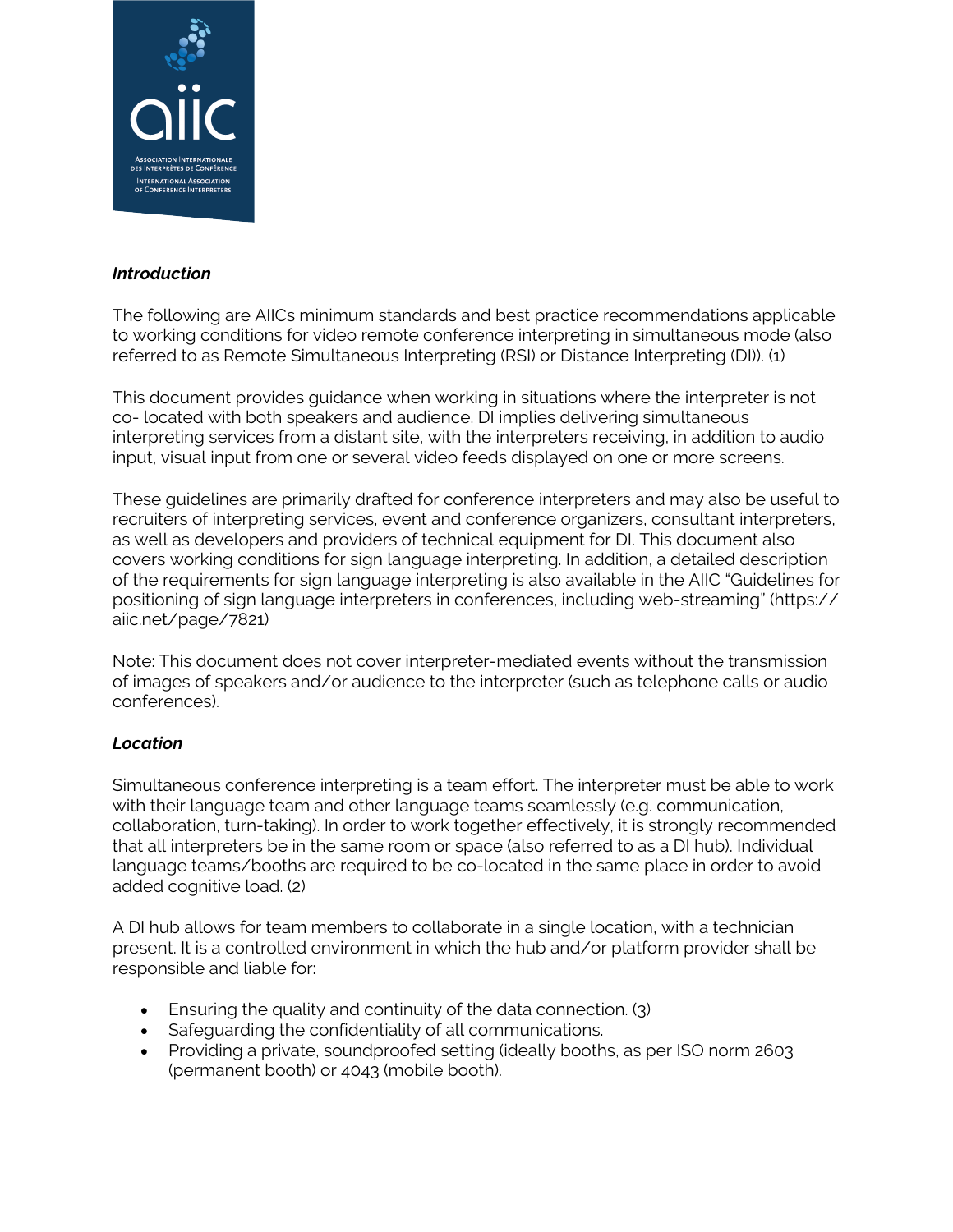

- Providing interpreting consoles according to ISO 20109:2016 Annex B.1, or interpreter interfaces offering the same basic functionalities.
- Ensuring that the interpreter has access to conference documents and can view them live as they are displayed to the audience.

Receiving input via a non-direct source (e.g., screen and/or audio feed) adds increased cognitive load for the interpreter. Depending on the duration of the event, in order to ensure sustained interpretation quality, manning strength in a DI working environment requires additional interpreters. (4)

#### *Availability of a conference technician*

• At least one qualified conference technician shall be present on site throughout the event to assist interpreters with the correct functioning of the equipment. Monitoring and controlling of the entire interpreting system may be carried out by the technician on site or by a second technician. The latter may either be physically present at the local site where the interpreter is delivering the interpreting service, or located elsewhere.

#### *Booth furniture and equipment*

- Interpreting consoles shall be in line with ISO 20109 requirements.
- If software-based interpreter interfaces are used, they shall offer the same basic functionalities. Access to the software shall be facilitated through a separate computer/dedicated workstation, to which the provider of the DI platform must have access during the entirety of the assignment.
- Each interpreter needs to be provided with a work surface with enough room for a laptop and documents.
- Each interpreter shall have an adjustable chair. (5)
- One compact, table-top, low-heat, adjustable reading light per interpreter shall be available.
- Interpreters equipment (consoles, interfaces) must be accessible for all, including the elderly and persons with disabilities.

#### *Access to relevant documents*

- The interpreter shall be provided with centralised access to all documents relevant to the communicative event. This access shall be available reasonably in advance to the event and throughout its entire duration.
- During the event, the interpreter shall have a point of contact from whom to obtain any missing documents being referenced.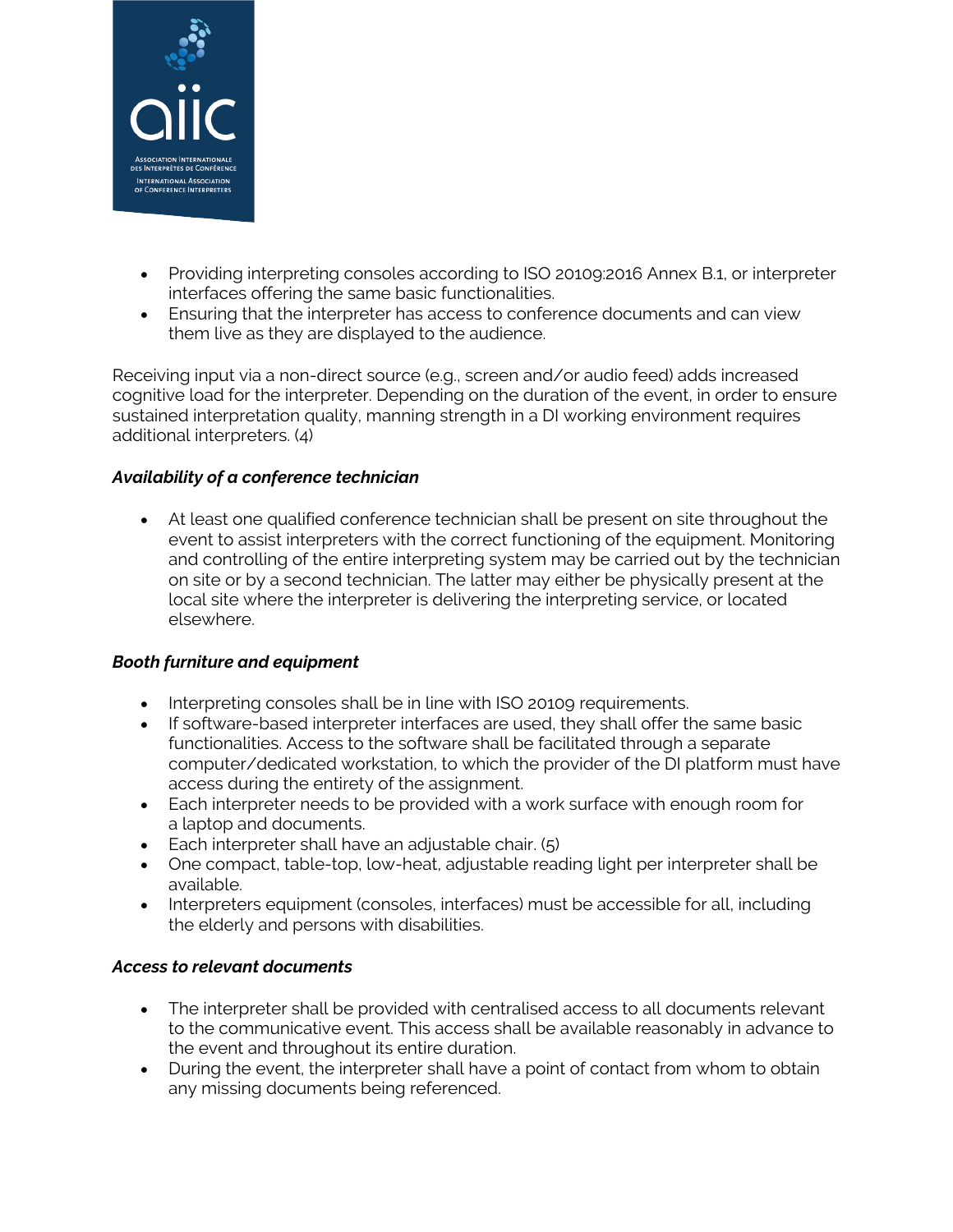

## *Confidentiality and data protection*

• Confidentiality and data protection shall be laid down in a binding agreement by the parties providing the working facilities and the systems used for data transmission. The agreement shall state who assumes the liability for ensuring that the infrastructure connecting to the events data system complies with all necessary measures to ensure confidentiality and data protection. It is not recommended for the interpreter to work from their own location.

#### *Personal data*

• Rules relating to the protection of natural persons with regard to the processing of personal data and rules relating to the free movement of personal data shall always be respected. (6)

### *Briefing*

- The interpreter should have a "technical briefing" to ensure they know how to use the DI platform in question, and be compensated accordingly for their time.
- Clients should have a "test run" of the DI platforms to ensure they are satisfied with the level of support provided. It is recommended to hold a briefing session with interpreters, speakers and event organizers prior to the event. This will allow interpreters to familiarize themselves with the voices and the speaking or signing style of the presenters, gather relevant event information, and optimally prepare themselves for the interpreting assignment.

#### *Recording and web streaming*

- According to regulations on intellectual property,(7) prior written consent shall be obtained from the interpreter in case interpreting services are recorded.
- The interpreter should include in their contract with clients specific clauses regulating the use of their individual interpreting services.
- A language disclaimer should be added to the web streamed and/or archived recording stating that interpretation via video and audio (including any interpretation via an audio and video channel) are intended to facilitate communication and do not constitute an authentic record of the event.

#### *Intercommunication*

Communication between the interpreter and other relevant actors shall be possible at any time using a dedicated function integrated in the interpreter console. The use of this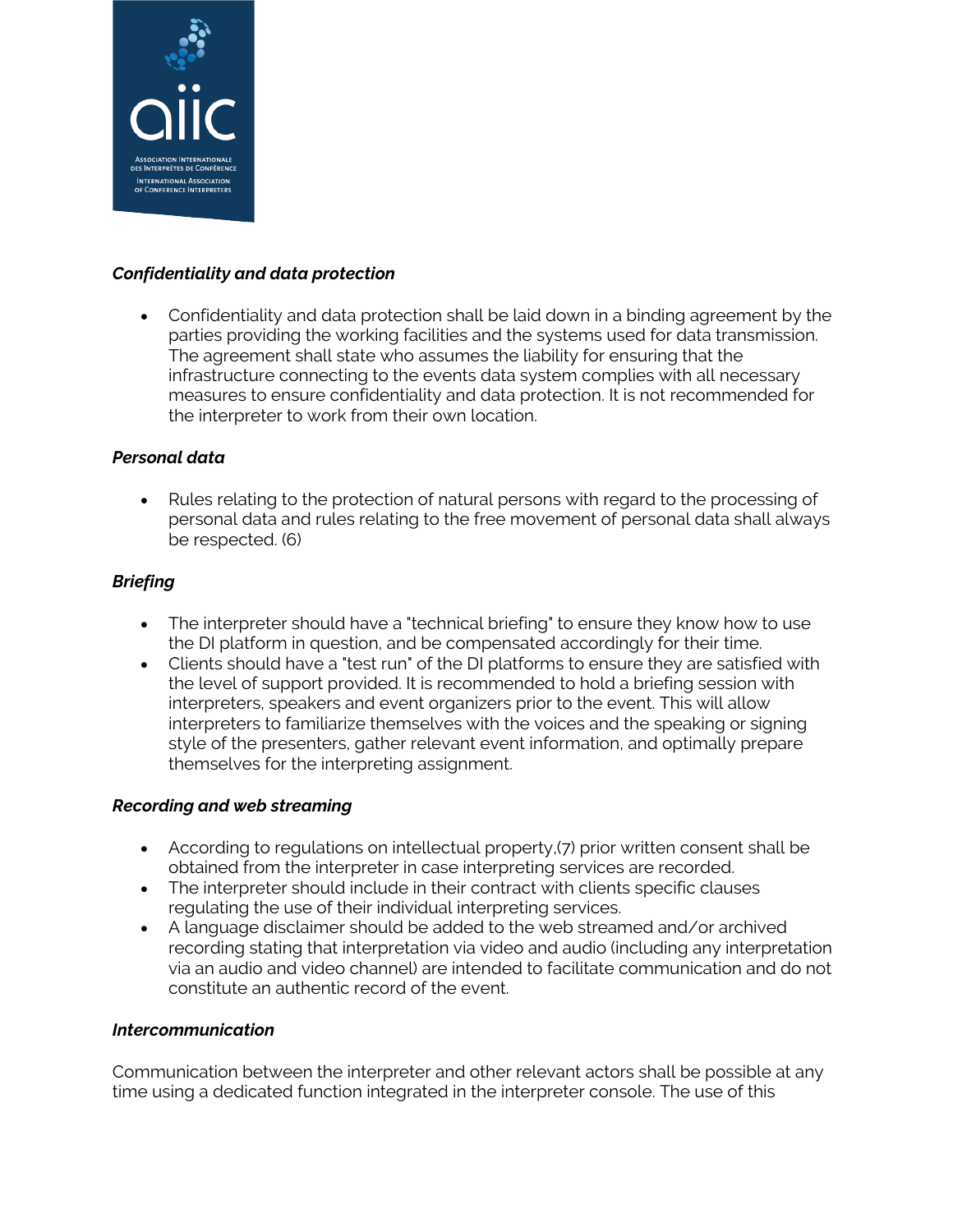

function should cause minimal additional cognitive load so as to not to interfere with the primary function of delivering interpretation. Intercommunication shall be possible between:

- Interpreter and technician.
- Interpreter and event moderator.
- Interpreters using the same outgoing language channel.
- All interpreters at the same communicative event.

Sign language interpreters do not work with an interpreter console and another form of communication with the relevant actors should be agreed upon prior to the event, e.g. directly with the head of the interpreter team.

#### *Screens*

As interpreters are in a different location removed from the conference room, they require visual input provided via screens or video monitors.

Screens, preferably LED, should be large enough for the interpreter to read the text displayed or clearly see any images. Speakers intervening from any point connected to the event, as well as any visual materials displayed to the participants and/or the audience, shall be made available to the interpreter as a separate video feed during the event, ideally on a dedicated screen. The active speaker should be displayed on at least 65% of the main screen with the correct aspect ratio. Other participants, including the chair/bureau, and a general view of the event room should be displayed on the remaining part of the screen or on separate screens. In case of a presentation or intervention in a signed language, the signer should be displayed on the screen from the signers waist to just above the head. If speech to text services are provided,(8) a separate screen is required for this live text.

For sign language interpreters, multiple video feeds should display:

- Panoramic view of the room.
- View of the speaker, moderator or participant who is speaking or signing.
- View of the sign language interpreter (for sign language interpreters to check their positioning and placement).
- Documents, as displayed for the audience.

Screens can be placed in each of the booths or, alternatively, a larger screen can be placed in front of the booth or booths. Sign language interpreters will require the same visual input and will need to have the screens placed diagonally in front of them, in order not to obstruct the users view of the sign language interpreters.(9)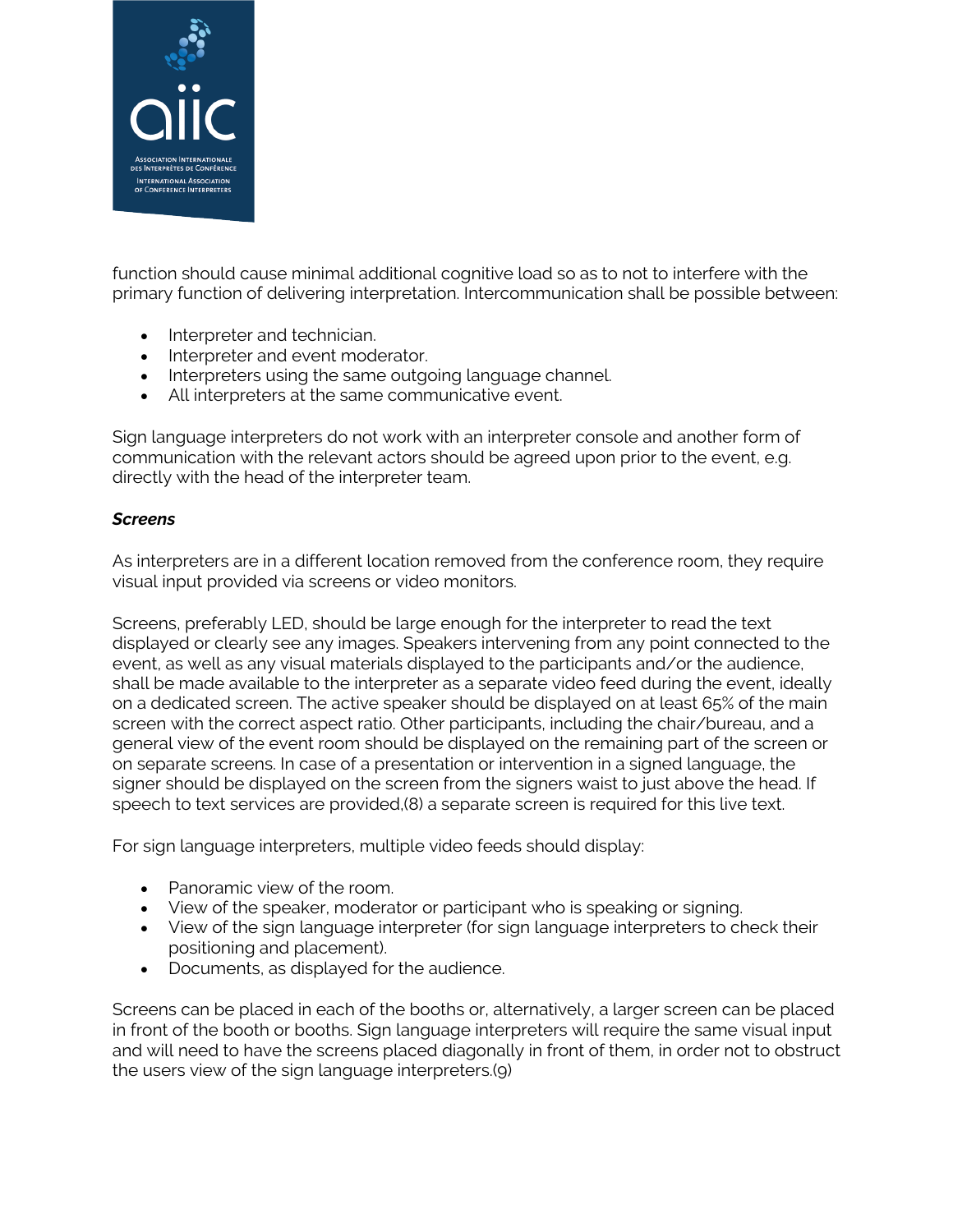

The images displayed on the screen should be of high quality (sharpness, color, contrast, brightness and smoothness) and should be large enough to be visible. The interpreter must be able to adjust the image contrast and brightness of the image.

# *Placement of sign language interpreters*

- There must be sufficient space for the sign language interpreter team to work together and the members of the team must be able to see each other. The active interpreter needs a space of approximately 1.5 x 1.5 metres minimum (2.0 x 2.0 metres maximum).
- The supporting interpreter is seated approx. 13 metres in front of the active interpreter. The chairs are preferably non-revolving and have either a low armrest or none at all. They should also be ergonomically adjustable to suit the working interpreters.

# *Visibility of the sign language interpreter*

- A background screen shall be placed behind the sign language interpreter; this shall be of a solid color in contrast to the interpreter, e. g. blue-grey, and not be visually distracting.
- The lighting on the sign language interpreter should be indirect and shall not cause any shadows on the face or hands.

# *Video and camera images of sign language interpreters*

- A dedicated cameraman for sign language interpreters shall be provided. The cameraman is responsible for adjusting the heights of the image to that of the individual interpreters.
- The camera should be frontal to the working sign language interpreter in order for the interpreter to look directly into the camera.
- Viewers of sign language interpreting services prefer the use of a chroma key screen in which the interpreter is embedded in the image, also called a green or blue screen where the technician overlays the web-streamed picture of the event with the sign language interpretation. The sign language interpreter should be displayed on at least ? of the screen.
- In case of a signer making an intervention, the camera should be on the signer (not on the interpreter working into a spoken language)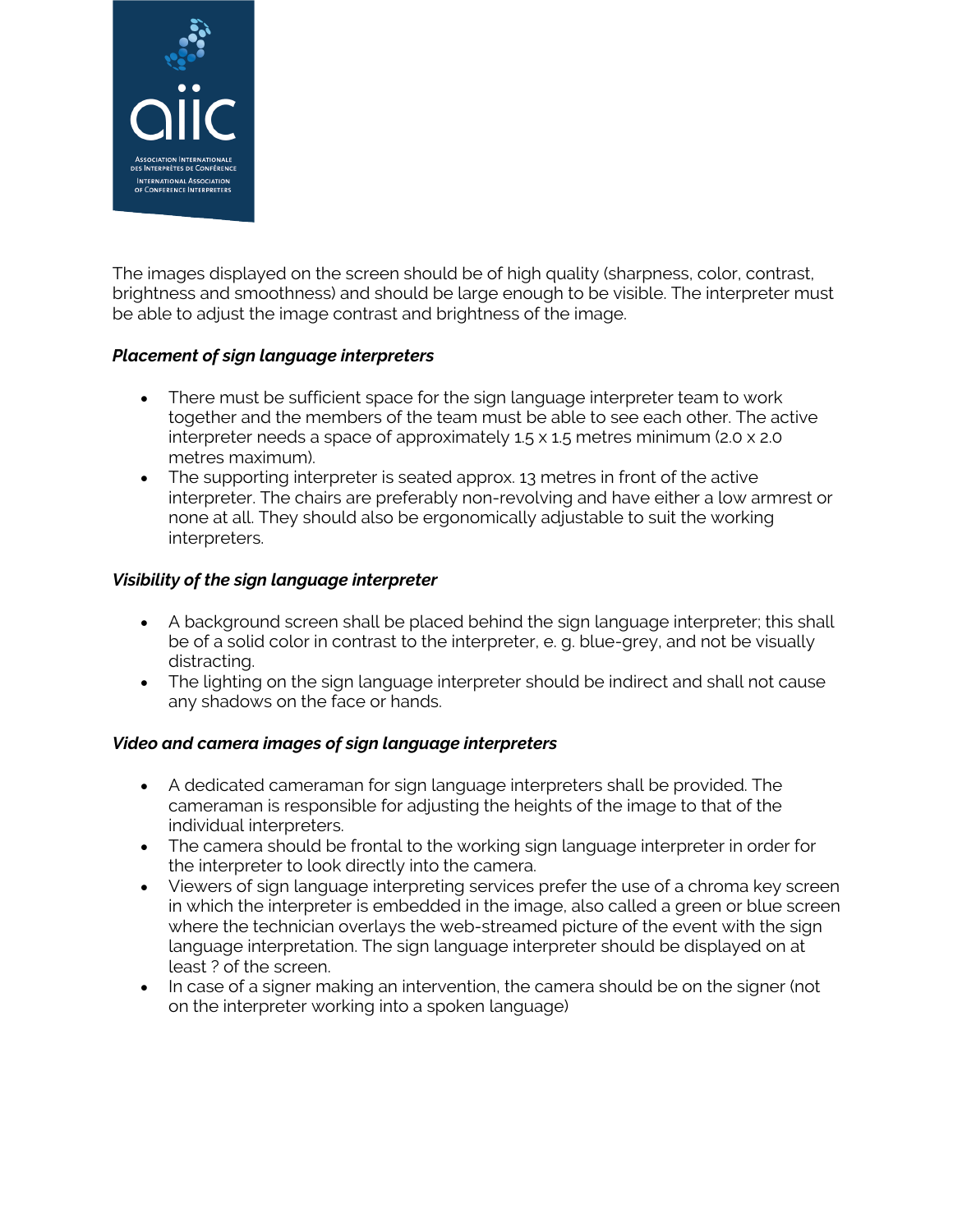

# *Technical requirements*

There are a number of internationally agreed and commonly used ISO Standards available. They include technical requirements on equipment used for simultaneous interpreting, as well as for quality and transmission of sound and image to interpreters in presence-based interpreting scenarios (ISO 2603, 4043, 20108 and 20109). Although these requirements, with the exception of some specific requirements addressing the modality of Distance Interpreting in ISO 20108, were originally not specified for distance interpreting solutions, there are a number of relevant parameters for simultaneous interpreting that apply equally to this modality.

The following basic parameters and functionalities shall be considered applicable to distance interpreting in the simultaneous mode:

#### **Microphone management**

- Preferably, there should always be only one microphone switched ON. The system should allow for different microphone management settings in order to consider specific needs (e.g. interactive discussions with fast changes of speakers).
- There should always be someone (e.g. the moderator, operator or chair) who is able to switch OFF all other microphones, when needed.
- All distant sound sources (including laptops, smartphones etc.) need to be managed within the system.
- Sign language interpreters are usually not placed in a booth, including when working at distance. When sign language interpreters are expected to provide retour into a spoken language, they will need a wireless handheld microphone to work into the spoken language.

#### **Frequency response**

• The microphone and headphones both for speakers and for interpreters (the interpreters microphone becomes a speakers microphone when working in relay mode) shall correctly reproduce audio frequencies between 125 Hz and 15 000 Hz.(10) It is important to consider that this requirement also applies to handheld, lapel, head- worn and any other type of microphone, as well as to sound input from external sources such as laptops and videoconferencing systems.

#### **Prevention of acoustic feedback and acoustic shock**

• To avoid damage to interpreters and participants hearing, measures shall be in place to avoid acoustic feedback and provide acoustic shock protection.(11)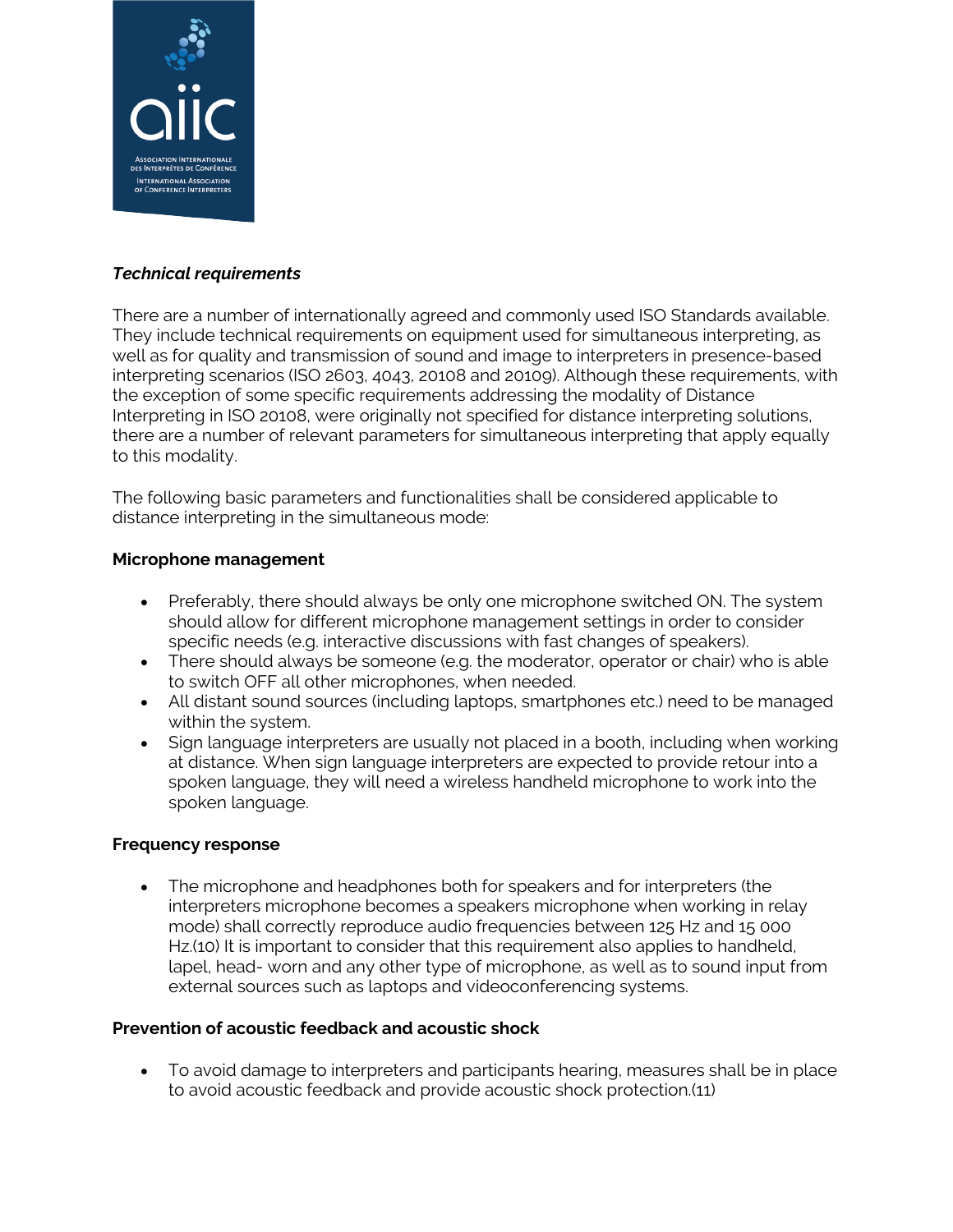

• Systems shall include measures to reduce sound degradation caused by too many microphones switched ON.

### **Acoustic echo canceling**

• At every location connected to the communicative event (conference) acoustic echo canceling shall be in place.

### **External sources**

- Sound input from external sources such as laptops and videoconferencing systems shall have a dynamic range at least equal to that described above under Frequency response.
- It shall be possible to switch video conferencing microphones ON and OFF or to mute them.

### **Image quality**

- The quality of image input to the interpreter shall be kept on a level that prevents visible distortion such as blurring or freezing.
- In case of excessive blurring, freezing or distortions, interpreting may have to be temporarily suspended until the image stabilizes.
- If videos are displayed at a distance within the communicate event, the interpreter will only be able to provide simultaneous interpretation if this video (including the embedded audio) is transmitted to the interpreter as an independent video feed (not embedded in the main video feed), compliant with the requirements on audio and video quality as set out in this document. Simultaneous interpretation will have to be suspended if these requirements are not met.

# **Lip sync**

- Sound and image from a distant site shall be synchronized.
- Sound shall not lag image by more than 45 ms.
- Sound shall not lead image by more than 125 ms.

# **Latency**

- Image and sound must arrive at the interpreters screen and headphone within 500 msof being produced at the source.
- Latency between the original speech and the reception of simultaneous interpreting by the audience shall not exceed 1000 ms.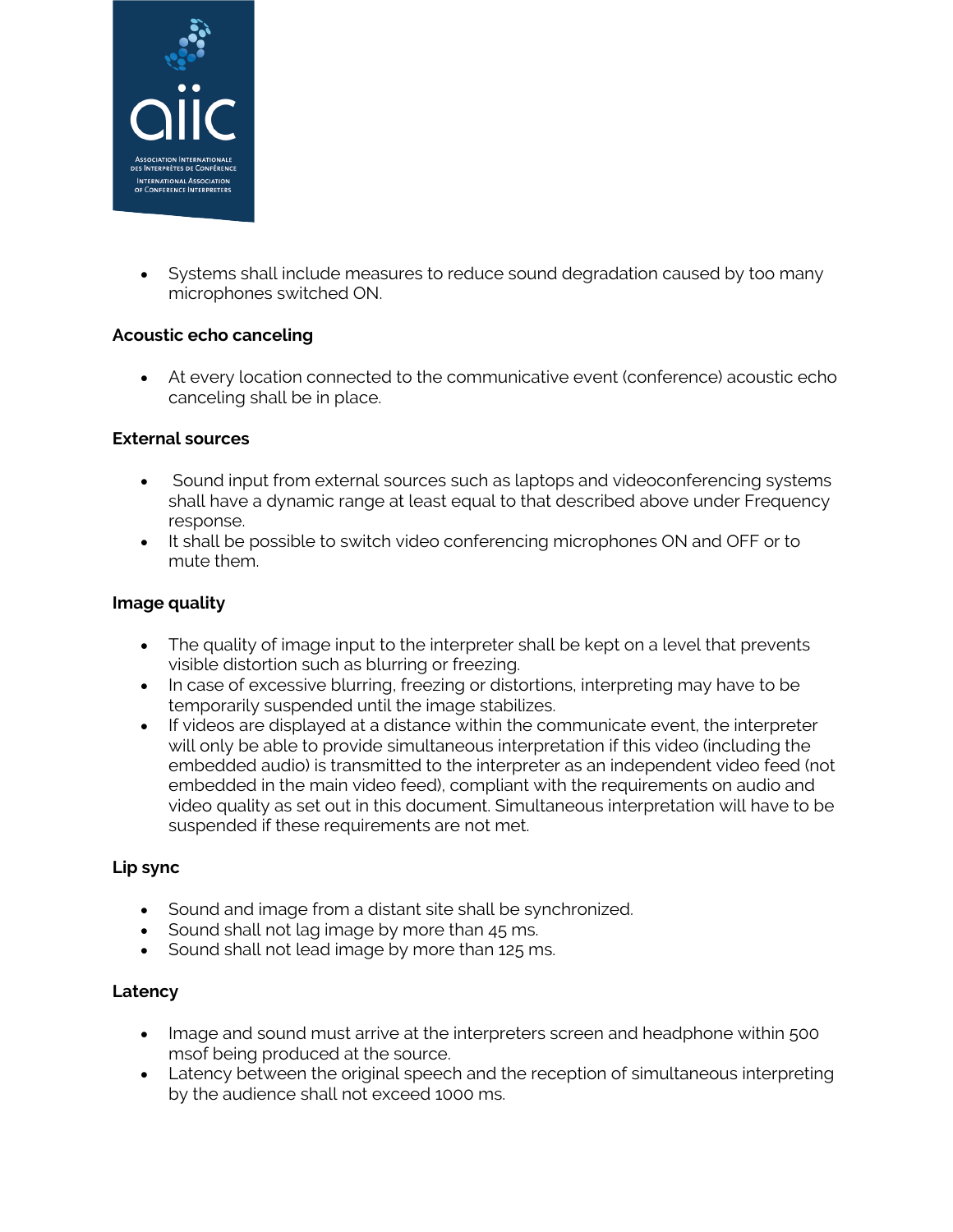

# *ANNEX 1 DEFINITIONS*

# **Cognitive load**

Borrowing from mental workload and cognitive load theory research, cognitive load in interpreting is defined as the portion of an interpreter's limited cognitive capacity devoted to performing an interpreting task in a given environment.

### **Distance interpreting**

Interpreting of a speaker in a different location from that of the interpreter, enabled by information and communications technology (ICT). (Source: ISO 20108)

### **Individual language teams**

Boothmates, or colleagues working into the same languages.

#### **Interpreting hub**

A space or location where a platform provider offers the possibility for several language teams to work together.

# **Remote interpreting**

Interpreting delivered from a different location than that of the speaker and the audience, enabled by information and communications technology (ICT), with either only sound from speaker(s) (audio remote interpreting) or sound and image from speakers (video remote interpreting) being transmitted to interpreters.

#### **Simultaneous interpreting mode**

Delivery of interpreting with simultaneous reception of Source Text (listening) and production of Target Text (speaking). In the case of signed languages, the source text can either be visual or audible and the target text can either be signed or spoken.

#### **Video remote interpreting**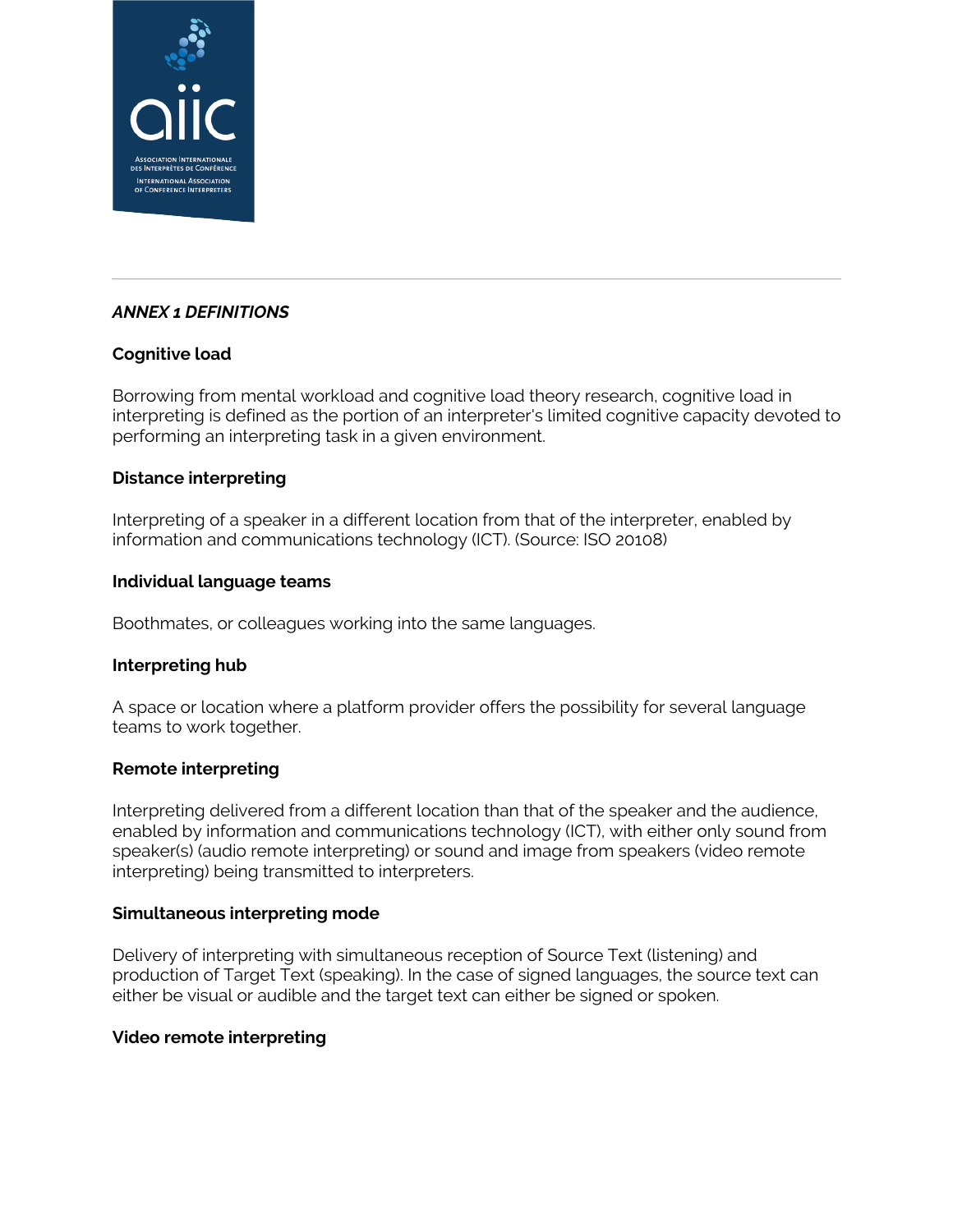

Interpreting delivered from a different location than that of the speaker and the audience, enabled by information and communications technology (ICT), with sound and image from speakers being transmitted to interpreters.

Main characteristics: Interpreter has no direct view of the speaker and the audience; Visual input (view of speaker, audience and visual material available for the audience) is shown to interpreters on one or several screens.

# *ANNEX 2 CHECKLIST*

Interpreters shall request the Distance Interpreting (DI) platform provider to sign a disclaimer exempting the interpreter from any responsibility for technical problems related to transmission of sound and image to interpreters and sound output to audience that may arise during an event. The interpreter shall also assume no liability for data losses. Prior to assignments it is recommended that interpreters request and attend briefing sessions geared toward working with the equipment.

The following are issues to bear in mind and clarify prior to accepting DI assignments:

- Professional fees and copyright added fee.
- The type of technological platform to be used.
- Platform compliance with ISO 20108/20109.
- Technical support during the event.
- Live communication with team partners and event partners.
- Liability.
- Confidentiality.
- Time allocated for testing the system.
- Clients/end users.
- Potential for retour.
- Directionality for sign language interpreters.

N.B. This checklist is not exhaustive and will be periodically updated, depending on technological advancements.

# *ANNEX 3 BIBLIOGRAPHY*

AIIC Position on Distance Interpreting (2018) https://aiic.net/page/8538/aiic-position-ondistance-interpreting/lang/1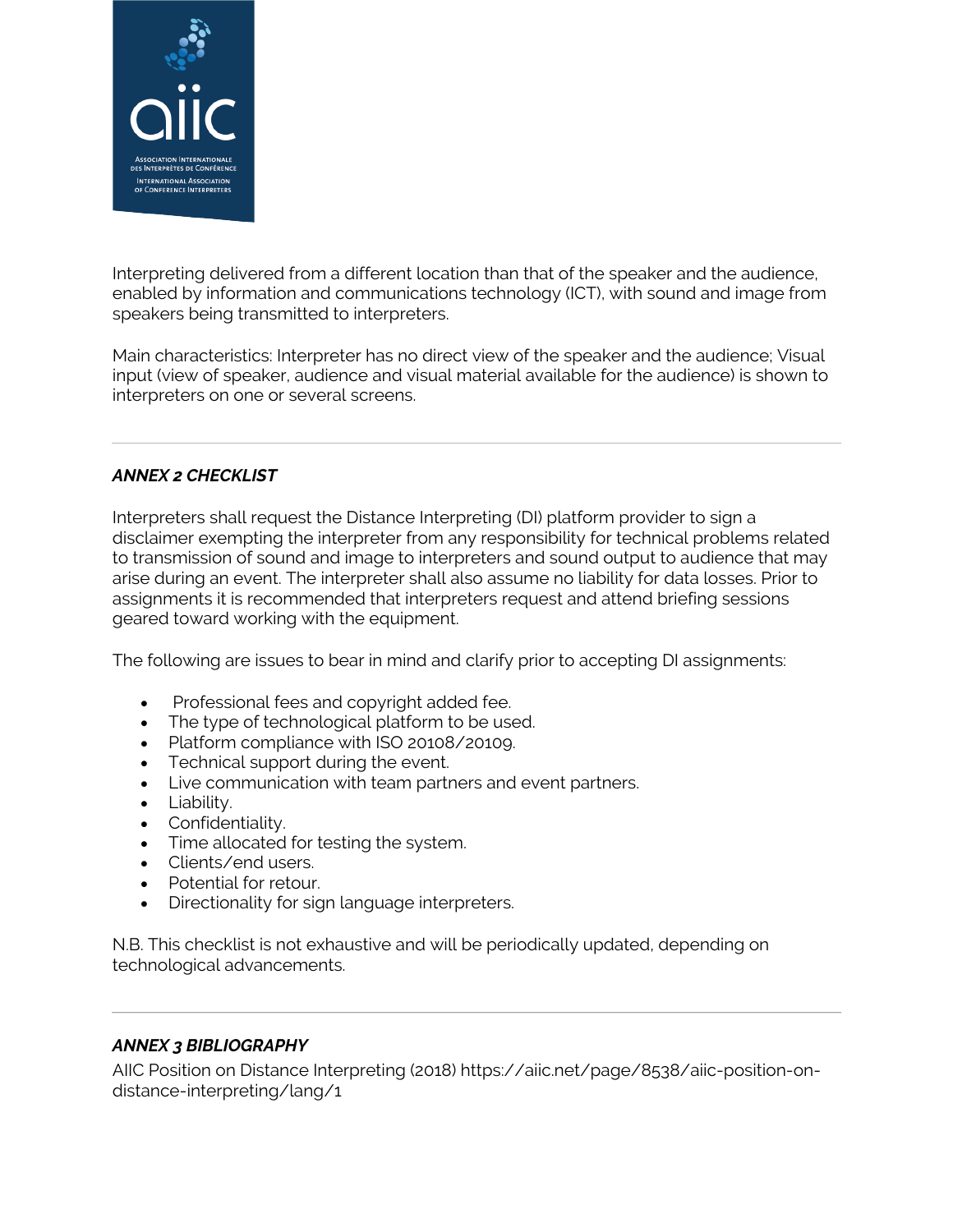

Amato, A et al. (eds.) (2018), *Handbook of Remote Interpreting*, Erasmus + Ka2

Project no. 2015-1-IT02-KA203-014786 SHIFT - Shaping the Interpreters of the Future and Today, http://amsacta.unibo.it/5955/1/HANDBOOK\_SHIFT.pdf

Belisle-Hansen, J. P. (2016) Interpreting at a distance: A comparative analysis of turn- taking in video remote interpreting and on-site interpreting, Unpublished M.A. thesis, University of Oslo, https://www.duo.uio.no/bitstream/handle/10852/51569/Hansen-Jessica\_Interpreting-at-a-distance.pdf

Bower, K. (2015) Stress and Burnout in Video Relay Service (VRS), *Journal of Interpretation* 24(1): 1-16. https://digitalcommons.unf.edu/joi/vol24/iss1/2/

Braun, S. (2015) Remote Interpreting, In H. Mikkelson & R. Jourdenais (Eds.) *Routledge Handbook of Interpreting*. London/New York: Routledge.

Causo, J. E. (2012) Conference interpreting with information and communication technologies experiences from the European Commission DG Interpretation, http://www.videoconference-interpreting.net/wp- %20content/uploads/2014/04/11\_Esteban\_Causo.pdf/

Flerov, C. (2015) Remote Simultaneous Interpreting: Options and Standards, ATA 2015.

Napier, J. *et al.* (eds.) (2018) Here or There: Research on Interpreting via Video Link. Washington D. C.: Gallaudet. https://digitalcommons.unf.edu/joi/vol21/iss1/5/

Napier, J. and Leneham, M. (2011). "It Was Difficult to Manage the Communication: Testing the Feasibility of Video Remote Signed Language Interpreting in Court," *Journal of Interpretation*: Vol. 21: Iss. 1 , Article 5. Available at:

Seeber, K. (2018) Cognitive Load in Simultaneous Interpreting: New Models, *Interpreting*, 13(2):176-204.

Seeber, K. (2018) "Distance Interpreting survey: Answers to seven questions". *members.aiic.net* .

Seeber, K. et. al. (2018) Interpreting from the sidelines, in M. Field (ed.) *Communicate!* no. 73: 8-11.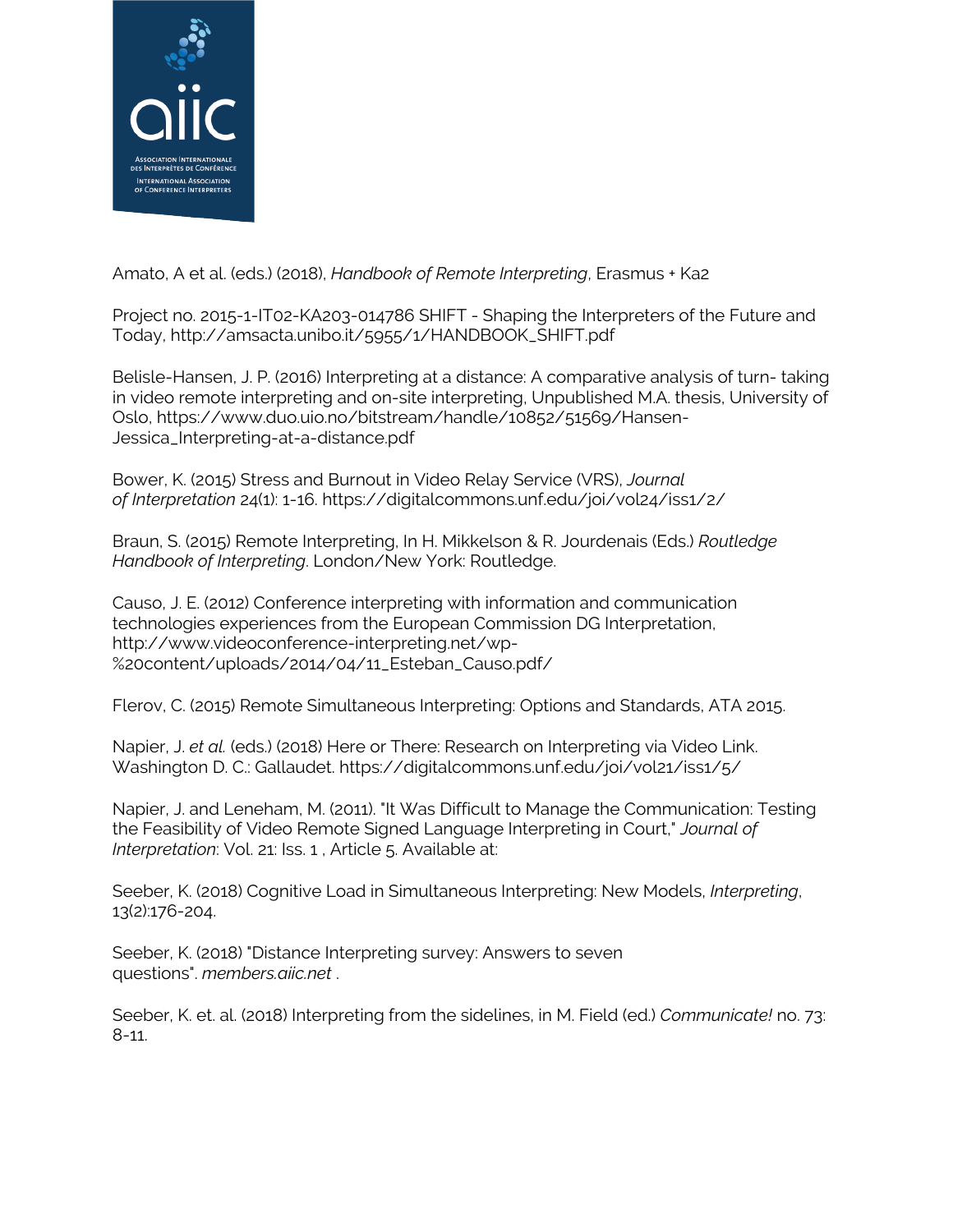

Skinner, R. et al. (2018) Interpreting via Video Link: Mapping the Field, Here or There: Research on Interpreting via Video Link, J. Napier, S. Braune and R. Skinner (eds.), Washington D. C.: Gallaudet, 11-35.

Ziegler, K. and Gigliobianco, S. (2018) Present? Remote? Remotely present!, In C. Fantinuoli (Ed.) *Interpreting and technology (Translation and Multilingual Natural Language Processing 11)*. Berlin: Language Science Press.

#### **Notes:**

(1) The following guidelines have been developed by the Task Force on Distance Interpreting of the International Association of Conference Interpreters (AIIC) and are based on publicly available information as well as research findings from different scholars, AIIC Committees and Groups and individual interpreters. Wherever available, these guidelines are based on and refer to Standards of the International Standards Organization (ISO), developed by competent international experts and agreed upon by ISO member countries through their national standards bodies, as well as relevant research findings.

(2) Remote interpreting solutions currently available on the market make use of text chat features, ultimately adding to interpreter cognitive load.

(3) Internet connection/bandwidth: 4Mbps are required for every HD video feed, audio included. E.g. if the setup requires 1 video feed for speaker (close-up with facial expressions), 1 video feed with speaker on stage, 1 video feed with a view on audience, 1 video feed with document presentation, then a total of 16 Mbps download speed will be required. This bandwidth must be permanently available and assured, not merely an "up to" measurement.

(4) Future research findings are expected to shed light on this aspect. Presently, the European Commission interpreting service, SCIC, reduces the duration of the session when providing DI for European Council lunches and dinners.

(5) For details see ISO 20109, Annex B.

(6) See e.g. EU General Data Protection Regulation (GDPR).

(7) See Universal Copyright Convention and Berne Convention for the Protection of Literary and Artistic Works.